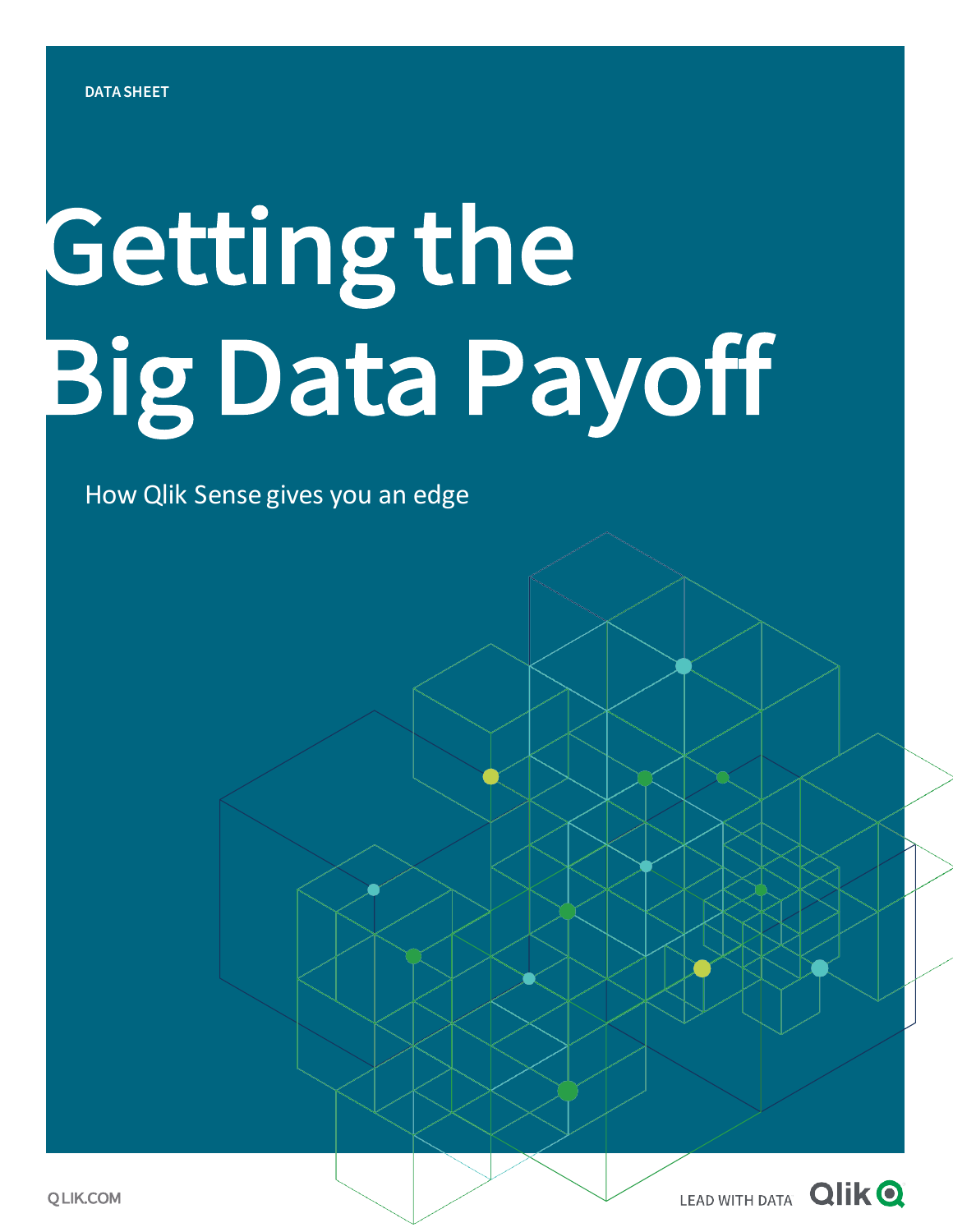To get the most possible value from your BigData,you need to give everyone in your organization – not justyour data scientists – the powerto explore, understand, and make discoveries within it. That's exactly whatyou can do with Qlik Sense®.

## Making Sense of Big Data

Nearly every business is dealing with an incredible amount of data. But collecting it is not the same thing as learning from it. To make discoveries that lead to real outcomes – and result in real ROI – you need to bring all of your data together, from any source or location, and empower all your users to explore it.

## Big Data for Everyone

When you make Big Data accessible to everyone in your business, three things happen. First, you bring data into your business processes, so you get insights into new areas of operations. Second, you create a culture of curiosity, where experience and "gut feel" are supplemented by evidence. And third, when your entire workforce has the power to make discoveries in your Big Data, more discoveries get made.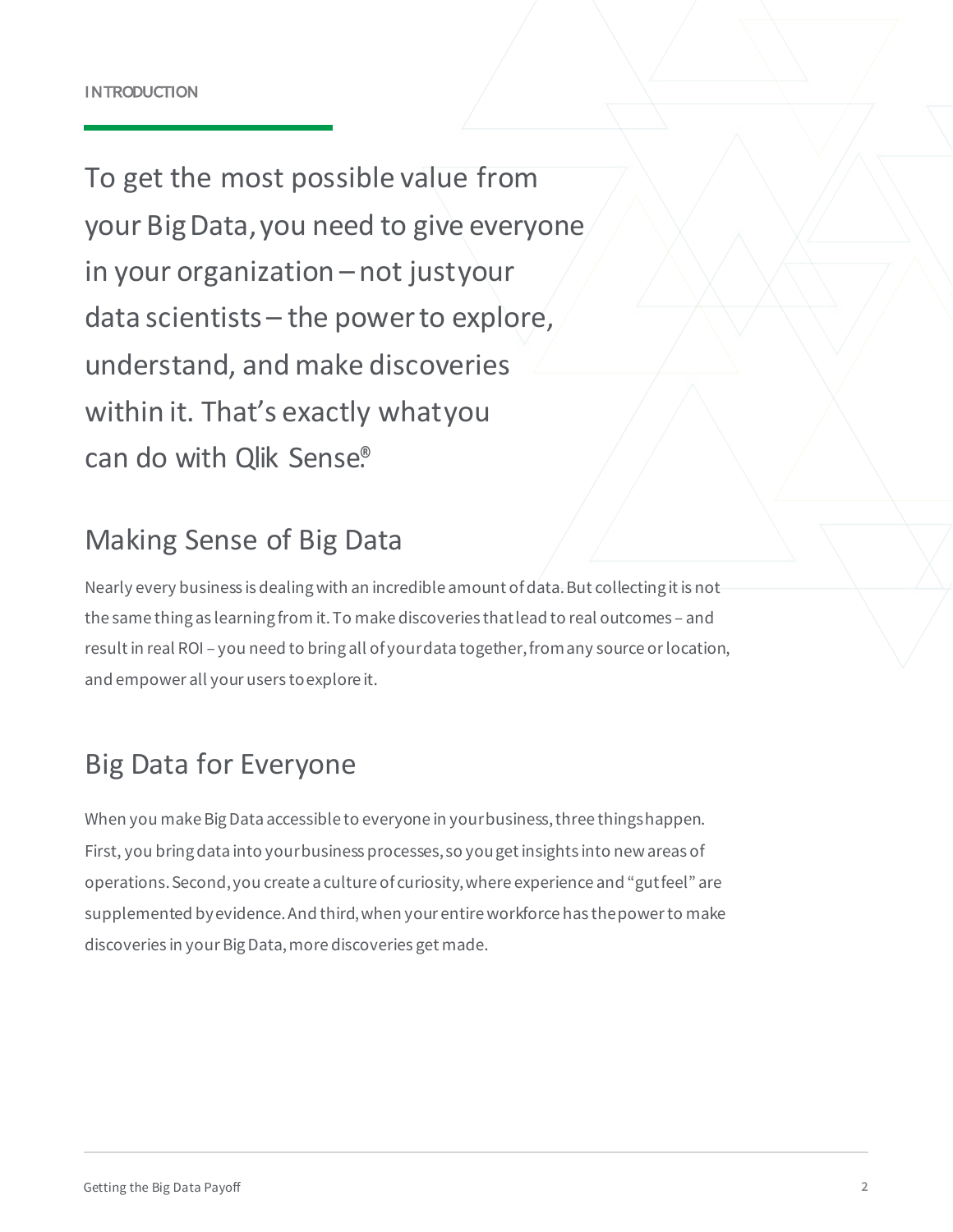## More People. More Insights. MoreROI.

There are plenty of tools on the market that improve your data scientists' ability to analyze massive amounts of data. Qlik Sense goes way beyond your data specialists, giving every user in your business the ability not only to analyze your Big Data but also to intuitively explore it, following wherever their curiosity leads.

#### Qlik offers a unique combination of:

#### A complete view of your information

Easily bring together data from many different sources, so you can see – and work with – all of it at once. Connect to virtually any datasource, including file-based sources like Excel and XML web content, application-specific sources like Salesforce and SAP, and Big Data platforms like Hadoop, AWS (Amazon Web Services), and Microsoft Azure.

To simplify the process of accessing data, you can also take advantage of Qlik's Attunity products, which move data changes in real-time from source systems to the cloud, data lake, or data warehouse, or Qlik Catalog, which can categorize all of the data as well as further prepare, enrich, or create derivative datasets.

## Central 65 East <mark>85</mark> South 62 West 46 12.26M 6.13M 0 02 04 06 08 01

#### Interactive, free-form exploration and analysis

With Qlik's one-of-a-kind Associative Engine, every piece of your data is dynamically associated with every other piece of your data. So even if you have hundreds of products, thousands of employees, and millions of customers, you can slice-and-dice your data sets with a few clicks instead of scrolling through endless rows. In other words, a typical Big Data problem becomes manageable – without any programming or advanced visualization skills.